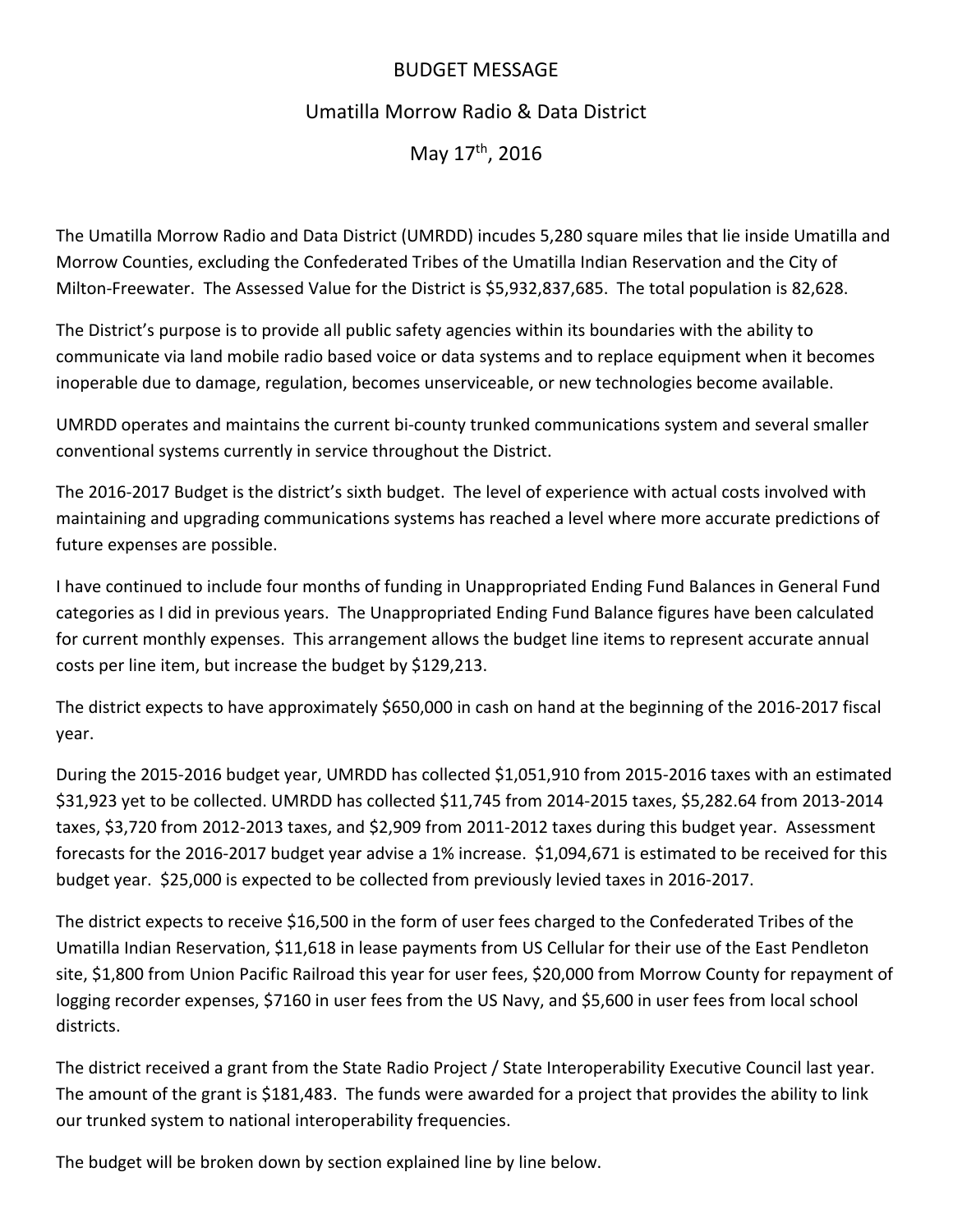## I. Personnel Services

- A. Administrator Salary: A three percent increase to \$85,932 was added this year, this is the first increase to this line in three years. This increase will help to adjust the salary for inflation with an increase of 1% of each of the past three years.
- B. Administrative/Technical Assistant Salary: No change due to new working arrangement and no national COLA increase for this year.
- C. Communication Technician: Increased to \$72,626 with a 2.5% step increase per district policy and no national COLA increase and \$2,000 added for possible overtime.
- D. Payroll Taxes: This line has been reduced dramatically due to clarification of previous confusion regarding salary withholding amounts and district contributions. Previously, these two amounts were not designated separately, and so were not able to be recorded separately. The book keeper will be providing more detailed information that will allow for more accurate recording of payroll taxes.
- E. PERS: Reflects an 11% increase over last year's budgeted amount. This estimate is based on current predictions of 2016‐2017 PERS contribution increases.
- F. Medical Insurance: Based on historical costs.
- G. Workers Comp: Based on historical cost and possible increase due to one lost‐time injury last year.
- H. Life Insurance: Based on historical cost.
- I. Long Term Disability: Based on historical cost.
- II. Materials and Services
	- A. Professional Services: For small projects outside of the District Administrator's field of expertise.
	- B. Voice System Maintenance: Based on historical costs.
	- C. IT Services: Based on historical costs.
	- D. Microwave System Maintenance: Based on historical costs.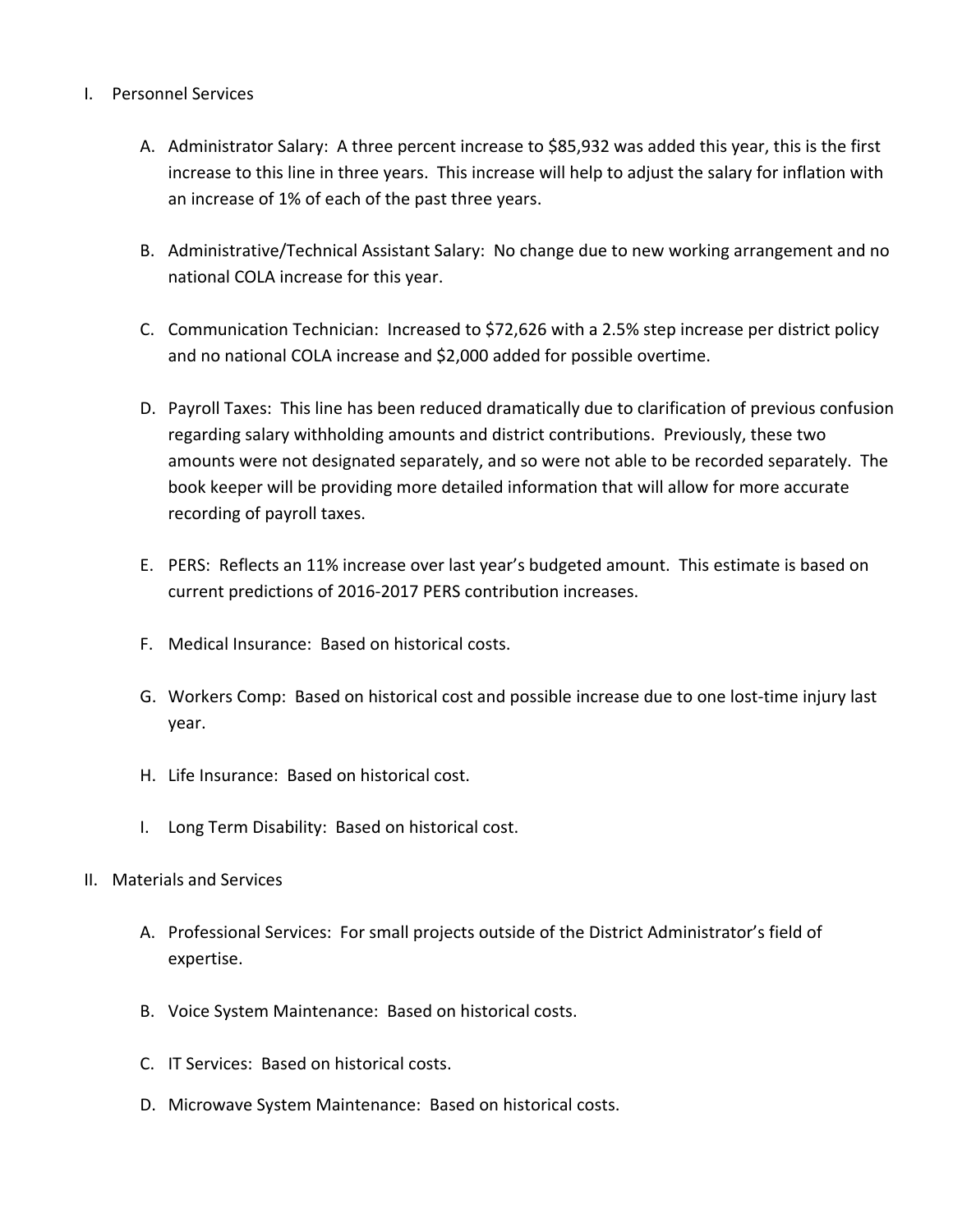- E. Subscriber Unit Maintenance: This line will increase in anticipation of more maintenance for older subscriber units.
- F. Office Supplies and Maintenance: Estimation of costs associated with the District Administrator's office equipment and consumables.
- G. Notifications and Publication: Estimation of costs associated with required publications.
- H. Training/Travel: Provides training for district staff and funds travel to meetings, local training sessions, and conferences.
- I. Office Space Rent: This item has been increased by \$4,400 from \$9,000 to 13,400 with a 50% increase of the space rented from Umatilla County for use by the district at the Umatilla County Justice Center.
- J. Dues/Fees: Estimation based on professional association dues, audit submission fee, and Oregon Association of Public‐Safety Communications Officials (APCO fees).
- K. Subscriber Unit Software Maintenance: Based on possible costs.
- L. Insurance: Based on historical costs.
- M. Annual Audit: Based on historical costs with annual increase.
- N. Elections: Based on historical costs.
- O. Cell Phone and Data Card: Based on historical costs.
- P. Protective Clothing and Equipment: Clothing and safety equipment for the district staff.
- Q. Test Equipment Maintenance: Based on historical costs.
- R. Vehicle Expenses: Based on historical costs.
- S. Legal Expenses: Minimal costs are expected, but funds should be available.
- T. Board Expenses: Based on historical costs.
- U. Bookkeeping Contract: Based on historical costs.
- V. Bi‐County Computer Aided Dispatch System: No longer needed.